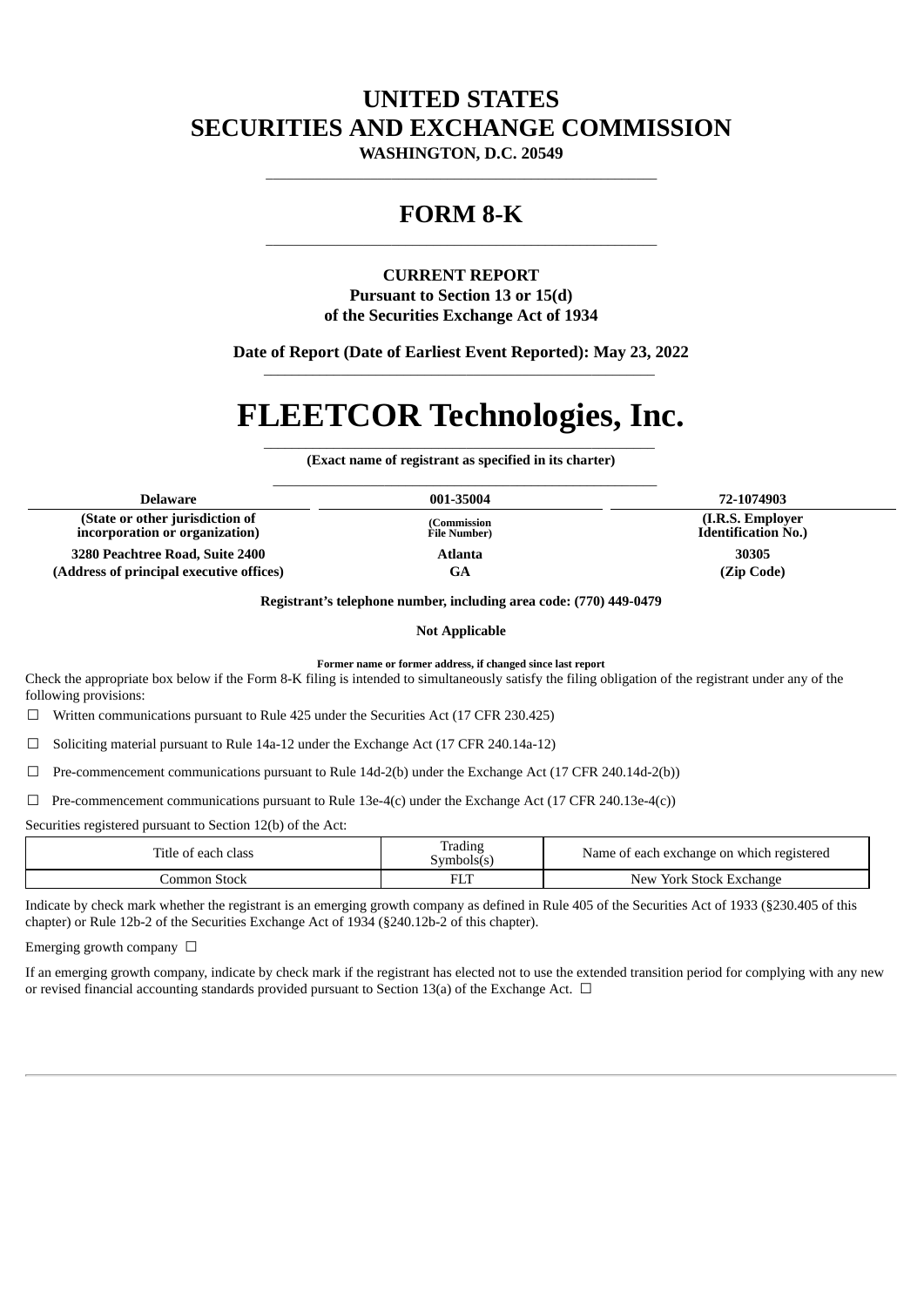#### Item 5.02 Departure of Directors or Certain Officers; Election of Directors; Appointment of Certain Officers; Compensatory Arrangements of **Certain Officers.**

On May 23, 2022, FLEETCOR Technologies, Inc. announced the establishment of a new 'global fleet organization', combining the North America and International fleet organizations into one. As a result, Alan King has been promoted to lead the new combined global fleet organization, and Alexey Gavrilenya, prior Group President North America fleet, will depart the company. Alexey will remain on as a senior advisor to ensure a smooth transition of responsibilities.

"Alan King has successfully led a sizeable portion of our global fleet business for years, and his prior Visa and Mastercard commercial payments experience will be very helpful in our efforts to cross sell corporate payments solutions into our fleet client base", said Ron Clarke FLEETCOR chairman and CEO.

Biographical information regarding Alan King is included in our Annual Report on Form 10-K filed with the SEC on March 1, 2022.

### **Item 9.01 Financial Statements and Exhibits.**

(d) Exhibits

<sup>104</sup> Cover Page Interactive Data File (formatted as Inline XBRL)

### **SIGNATURES**

Pursuant to the requirements of the Securities Exchange Act of 1934, the registrant has duly caused this report to be signed on its behalf by the undersigned hereunto duly authorized.

FleetCor Technologies, Inc.

May 27, 2022 *By: /s/ Daniel Fishbein*

*Daniel Fishbein General Counsel*

Exhibit Index